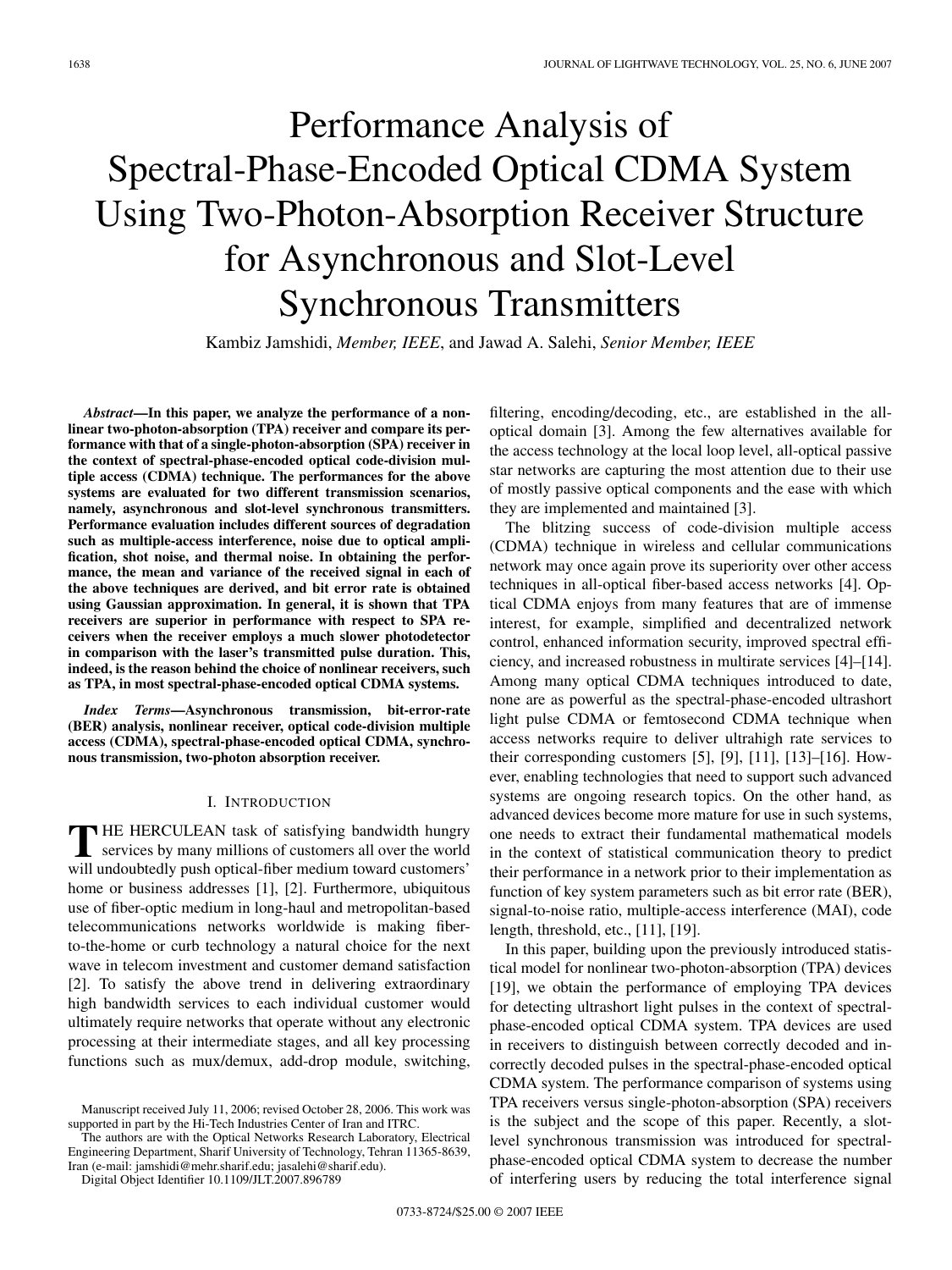

Fig. 1. Typical block diagram of spectral-phase-encoded CDMA.



Fig. 2. Schematic of spectral-phase-encoded CDMA using optical amplifier.

among different users in the system, which leads to an improved performance of the system [8]. The performance of TPA and SPA receivers are obtained and compared, in this paper, by using slot-level synchronous and asynchronous transmitters with typical and ideal photodetection speed.

In Section II of this paper, we briefly describe the spectralphase-encoded optical CDMA system to be used in our performance analysis. Section III describes the SPA and TPA receiver structures used at the receiving end of the above systems. Furthermore, we obtain the means and variances of interfering signal at the output of each SPA and TPA receivers. Section IV evaluates the performance of the aforementioned system for two distinctly different transmission scenarios, namely, slotlevel synchronous and asynchronous transmissions. We discuss the results in Section IV-C and conclude this paper in Section V.

# II. SPECTRAL-PHASE-ENCODED OPTICAL CDMA

A typical spectral-phase-encoded optical CDMA system is shown in Fig. 1. The Fourier transform of a band-limited transmitted pulse can be interpreted as a sum of  $N_0$  frequency bins. Each frequency bin has a bandwidth equal to  $\Delta\omega$ , which leads to the total bandwidth of  $W = N_0 \Delta \omega$  [5]. In the spectralphase-encoded technique, an encoder multiplies each frequency bin by 1 or −1. This implies that, for example, the phase of the mth frequency bin of the ith user receives a phase shift equal to  $\varphi_i^m$ , which can be either 0 or  $\pi$ . By employing a star coupler, the information of each user is broadcasted to all users. The decoder of the ith receiver is similar to its encoder, with a phase code that is equivalent to its corresponding complex conjugate. Fig. 2 shows a spectral-phase-encoded optical CDMA system using an optical amplifier. As discussed in [11], the desired

locations in placing an optical amplifier in a spectral-phaseencoded system are those which are either before or after the optical star coupler. By using a single optical amplifier in the network and by minimizing fiber nonlinearity, the optical amplifier is placed after the star coupler in the system.

Therefore, the received signal at the input of the ith receiver  $r(t)$  can be expressed as [11]

$$
r(t) = \sqrt{G}E_{ii}(t) + \sqrt{G}\sum_{j \neq i}^{U}E_{ij}(t) + Q(t)
$$
 (1)

where  $G$ , the gain, is the total amplification and losses along the path. As described in [11],  $G = G_{\text{amp}} L_1 L_2 / U$ , where  $G_{\text{amp}}$ is the gain of the amplifier in use,  $L_1$  is the total loss before the amplification,  $L_2$  is the total loss after the amplification, and  $U$  is the total number of users, and for simplicity, it also indicates the size of the star coupler used in the network.  $Q(t)$ is the amplification noise present at the receiver end with power spectral density  $N_T$ .  $E_{ii}(t)$  is the properly decoded signal, and  $\sum_{i \neq j}^{U} E_{ij}(t)$ , the MAI, is the improperly decoded signal due to all other users in the network. By using the method presented in [11], the power spectral density  $N_T$  of  $Q(t)$  is equal to  $n_{\rm sp}(G_{\rm amp} - 1)L_2$  for the system shown in Fig. 2.

# III. SPA AND TPA RECEIVER STRUCTURES

Recently, several optical devices in gating the received optical short pulses with applications in optical time-division multiple access were introduced [13]. By using such gating optical devices, it is possible to detect pulses with duration as low as several picoseconds. In our system modeling, we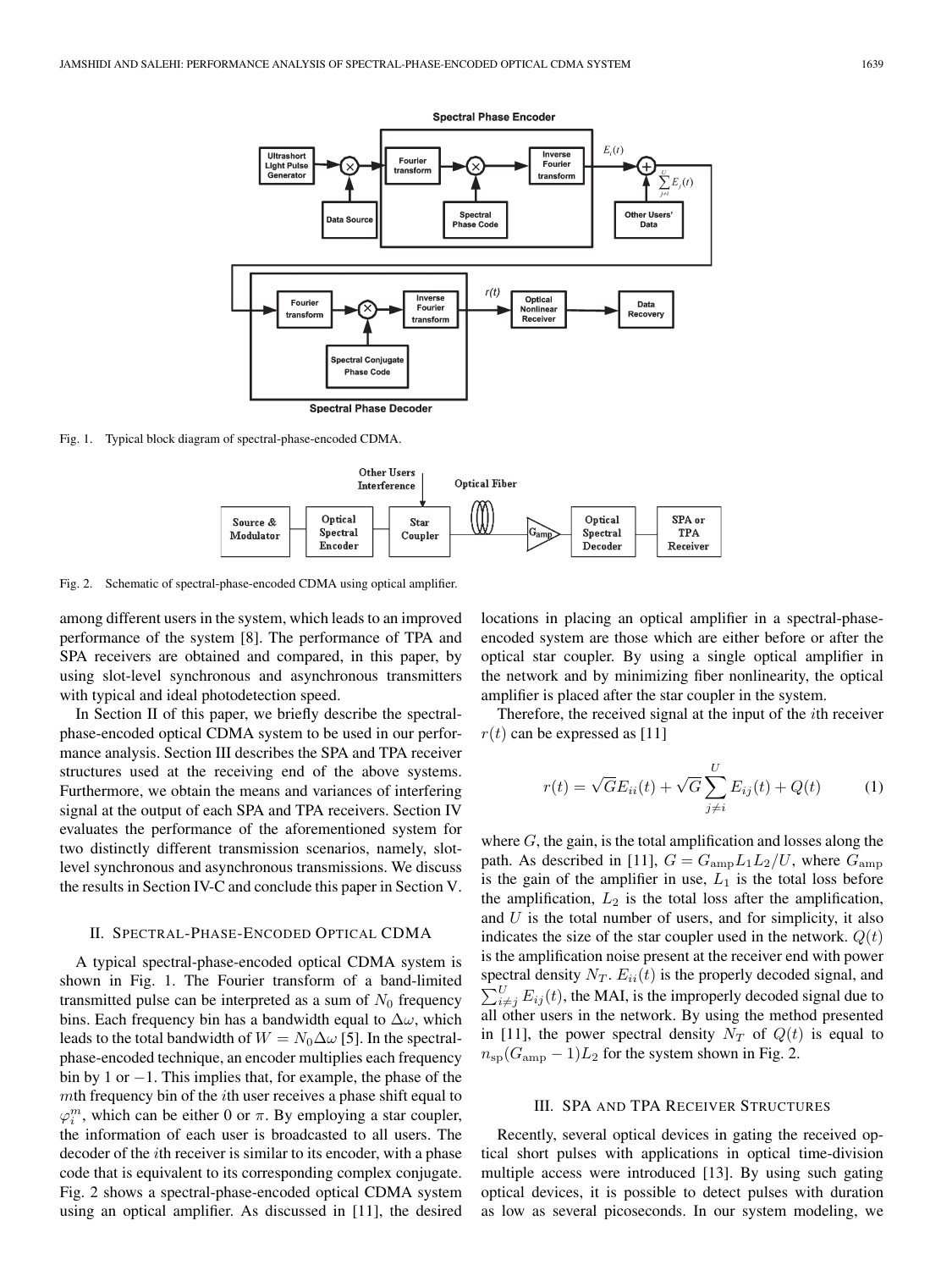consider the use of an ideal gating device for SPA receiver structure whenever needed. This assumption is made in order to simplify the mathematical model of the receiver structure, in comparing the performance of SPA and TPA receivers. For our system performance comparison, the mean and the variance of the properly and improperly decoded received signals using the SPA and TPA receivers are obtained.

# *A. SPA Receiver*

The received number of photoelectrons in the spectral-phaseencoded optical CDMA system Y*i,*SPA, by choosing a method similar to [11] and [17], can be described as (see Appendix A)

$$
Y_{i,\text{SPA}} = \frac{\eta T}{2} \sum_{n=1}^{M} \left( (a_n + x_{\text{cn}})^2 + x_{\text{sn}}^2 \right)
$$
 (2)

where  $\eta$  is the quantum efficiency of the photodetector, and M is the number of modes in the received signal  $r(t)$ , which depends on the speed of the receiver photodetector [17]. a*<sup>n</sup>* is the nth component of the base-band representation of the received signal, and  $x_{cn}$  and  $x_{sn}$  are the real and the imaginary components of the base-band representation of the accumulated noise due to amplification in erbium-doped fiber amplifier and the MAI signal, as described in Appendix A. The variance for each component noise term is equal to  $N_S/T$ , whereas their corresponding mean is equal to zero. Assuming that the mean number of the transmitted photons of the ith user is equal to  $m$ , the received amplified signal can be expressed as  $(T/2) \sum_{n=1}^{M} a_n^2 = mG$  [17]. In the absence of any optical amplification gain and losses in the system, each interfering user's signal at the output of the desired user's decoder is modeled as a Gaussian random variable with a power spectral density equal to  $m/N_0$  [5], [11]. Therefore, the noises due to optical amplification and l amplified interfering users can be added to form a noiselike Gaussian variable with a power spectral density equal to N*S*, which can be expressed as [11]

$$
N_S = N_T + l \frac{mG}{N_0}.
$$
\n(3)

The mean and the variance of the received signal assuming shot noise can be expressed as [17]

$$
E{Yi,SPA} = \eta mG + \eta MN_S
$$
\n
$$
\text{Var}{Yi,SPA} = \eta mG + \eta MN_S + 2\eta^2 mGN_S + \eta^2 MN_S^2.
$$
\n(4)

# *B. TPA Receiver*

In a TPA receiver, an electron will be liberated from a photodetector when two photons are incident on the TPA photodetector simultaneously [9], [10]. A medium with a band gap less than twice the frequency of the incoming signal is used for such TPA photodetectors [18]. It is shown that the number of photoelectrons N, which is generated by a TPA photodetector in a period  $\Delta t$ , is proportional to the square of the incident intensity of the light pulse, i.e.,  $I^2(t) = |r(t)|^4$ , in addition to the intensity  $I(t) = |r(t)|^2$ , i.e., [18]

$$
N = \int_{0}^{\Delta t} \left( \frac{\alpha}{hf} I(t)dt + \frac{\gamma}{2hf} I^2(t) \right) dt
$$
 (6)

where  $\alpha$  and  $\gamma$  are constants relating to SPA and TPA coefficients,  $h$  is the Planck's constant, and  $f$  is the frequency of the incident light. An in-depth mathematical analysis and modeling of such receivers was presented in [19]. From Appendix B and by using the methodology presented in [19], the mean and the variance of the received ith user's signal for an ideal TPA photodetector, i.e.,  $\alpha = 0$ , can be expressed as

$$
E(Y_{i, \text{TPA}}) = k_3 \left( m^2 G^2 + 4m G N_S + 2M N_S^2 \right) \tag{7}
$$
  

$$
E(Y_{i, \text{TPA}}^2) = k_3^2 \left( m^4 G^4 + 16 m^3 G^3 N_S + 72 m^2 G^2 N_S^2 \right) + 96 m G N_S^3 + 24 M N_S^4 \right) \tag{8}
$$

where  $k_3$  is defined in [19] as  $k_3 = 12Vhf\gamma/16S^2T$ . In this equation,  $V$  is the volume of the detector,  $T$  is the integration time of the photodetector, and  $S$  is the area of the TPA photodetector. Including the shot noise, the variance of the received signal is equal to the mean of the squared signal minus the square of the mean received signal plus the mean of the received signal, i.e.,

$$
Var(Y_{i,TPA}) = E(Y_{i,TPA}) + \left\{ E(Y_{i,TPA}^2) - E^2(Y_{i,TPA}) \right\}.
$$
  
due to shot-noise\n(9)

# IV. PERFORMANCE EVALUATION

The performance of both SPA and TPA receiver structures, given l interfering users for the desired user, can be expressed as [17]

$$
BER(l) = \frac{1}{2}Q\left(\frac{E(Y_{1,l}) - Th}{Var(Y_{1,l})}\right) + \frac{1}{2}Q\left(\frac{Th - E(Y_{0,l})}{Var(Y_{0,l})}\right)
$$
(10)

where  $Y_{1,l}$  is the received signal when the transmitted bit is equal to 1 and there are *l* interfering users, and  $Y_{0,l}$  is the received signal when the transmitted bit is equal to 0 and there are  $l$  interfering users. Th is the threshold value for the decision variable, and it is optimized to minimize the overall BER. Including thermal noise, the variance for this noise, which is equal to  $(4 \cdot k_B \cdot T_r \cdot T)/e^2 R_L$ , is added to the variance of the received signal. In this expression,  $T$  is the integration time period,  $k_B$  is Boltzman constant,  $T_r$  is the equivalent temperature of the receiver, e is the electron charge, and R*<sup>L</sup>* is the resistance of the load which is seen from the photodetector input [17]. Given the  $BER(l)$  in (10), we obtain the BER of the system for two different cases of asynchronous and slot-level synchronous transmitters for both the SPA and TPA receiver structures.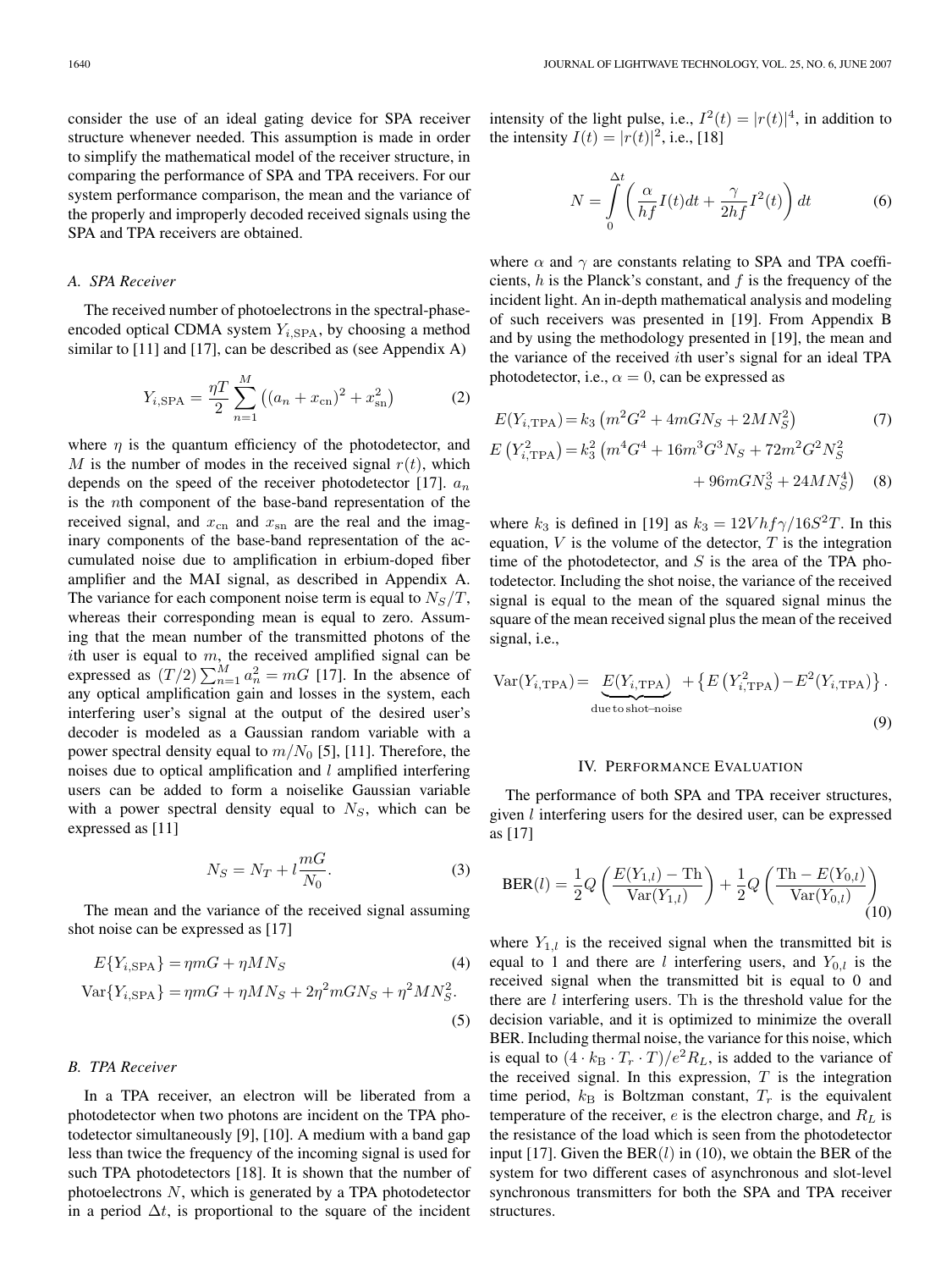#### *A. Asynchronous Transmitter*

In this case, different transmitters in the system are not coordinated in their corresponding time of information transmission. This leads to a uniform distribution of the initial transmission time within a bit period. The probability that an improperly decoded pulse will interfere with the properly decoded pulse for a system utilizing asynchronous transmitters is equal to  $1/2K$ , where, from [5], K is a parameter describing the ratio between the bit time to that of the spread signal, i.e.,  $K = T/N_0T_c$ . Therefore, the probability that l users interfere with the desired user can be written as [5]

$$
P_{\text{Async}}(l) = \binom{U-1}{l} \left(\frac{1}{2K}\right)^l \left(1 - \frac{1}{2K}\right)^{U-1-l} \tag{11}
$$

and the BER of the system can be expressed as

$$
\text{BER} = \sum_{l=0}^{U-1} P_{\text{Async}}(l) \text{BER}(l). \tag{12}
$$

### *B. Slot-Level Synchronous Transmitter*

As described in [8], the asynchronous transmission suffers from the interfering among the desired user's signal and other users' signal in the network. A slot-level transmission is suggested to decrease this interfering effect. In this scheme, different transmitters are coordinated with each other in the slot-level transmission, i.e., in the duration of an encoded pulse,  $N_0T_c$ . Although the transmitters' complexity is higher in this case, the effective number of interfering users decreases, hence enhancing the system performance when compared with the asynchronous transmission case.

In slot-level transmission scheme, the total number of interfering users is, at most, equal to  $[U/K] - 1$ , where  $[x]$  indicates the smallest integer number bigger than  $x$ , and each user interferes with the desired user with probability 1/2. Therefore, the probability that  $l$  users effectively interfere with the desired user can be expressed as

$$
P_{\text{sync}}(l) = \binom{\lceil \frac{U}{K} \rceil - 1}{l} \left(\frac{1}{2}\right)^{\lceil \frac{U}{K} \rceil - 1} \tag{13}
$$

and the BER of the system is as follows:

$$
\text{BER} = \sum_{l=0}^{\lceil \frac{W}{R} \rceil - 1} P_{\text{sync}}(l) \text{BER}(l). \tag{14}
$$

Note that when the duration of integration time  $(T)$  is more than the spreading time  $(N_0T_c)$ , the integration time can be divided into two parts: one with interfering user's pulse and the other without this interfering pulse. The power spectral density of the first part is equal to the sum of the power spectral densities due to amplification noise and interfering users' pulse, while the power spectral density of the second part is less than the first part due to less number of interfering users. This leads to the



Fig. 3. BER versus average transmitted power for asynchronous transmitters using TPA and SPA receivers with different photodetector speed.



Fig. 4. BER versus average transmitted power for slot-level synchronous transmitters using TPA and SPA receivers with different photodetector speed.

power spectral density being less than the value predicted in (3); therefore, the BER derived in this paper can be considered to be an upper bound for such cases. This is the case when the complete duration of incorrectly decoded pulse does not exist in the integration time period.

# *C. Numerical Discussion*

The BER for different cases is sketched in Figs. 3–12 using the parameters specified in Table I (unless the values of parameters that are specified in the text). As discussed in Appendix B in this paper, the simplified approach, where most of the energy of the decoded pulse is assumed to be within a chip time, introduced in [19], is used for the performance analysis of TPA receivers.

The BER of a typical spectral-phase-encoded optical CDMA system with SPA and TPA receivers and asynchronous transmitters with various photodetector speeds is sketched in Fig. 3. As shown in this figure, the performance of the SPA receiver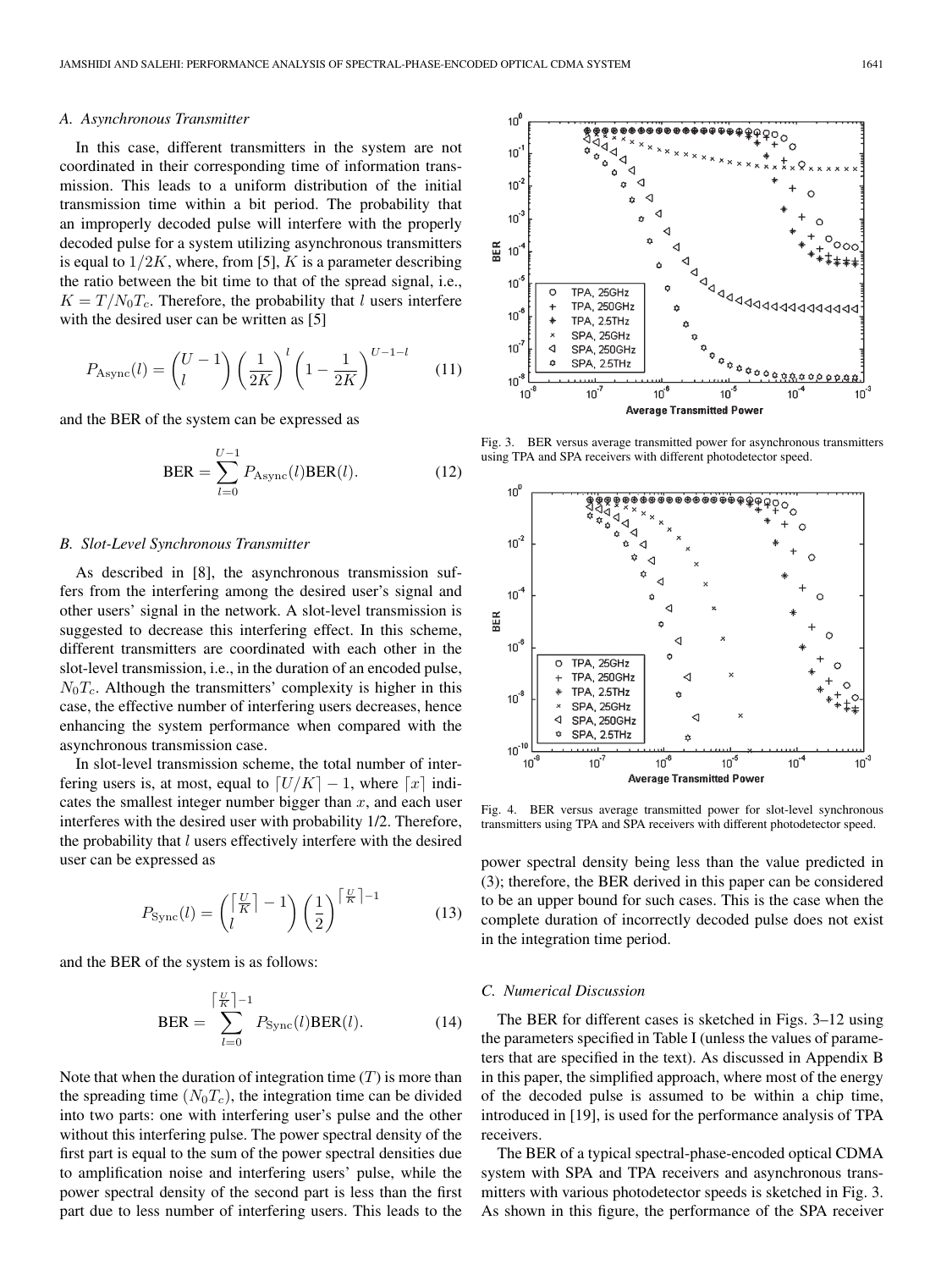

Fig. 5. BER versus average transmitted power for asynchronous transmitters using TPA and SPA receivers with different number of users with a photodetector speed of 25 GHz.



Fig. 6. BER versus average transmitted power for asynchronous transmitters using TPA and SPA receivers with different number of users with a photodetector speed of 2.5 THz.

is superior to the TPA receiver (with respect to BER) when an ideal optical gating device with integration time that can be as low as the chip time (ideal case) is used. This, in turn, requires the use of a sophisticated time gating, which increases the complexity and the cost of femto- or picosecond-based optical CDMA receivers. However, as the integration time increases, i.e., using lower speed photodetectors, the performance of TPA receivers surpasses that of the SPA. As it is shown in Fig. 3, the performance of the TPA receiver is much more superior to that of the SPA receiver when a typical photodetector with a speed of 25 GHz is used.

The BER for the same system, as in Fig. 3, with slot-level synchronous transmitters is sketched in Fig. 4. As observed in this figure, SPA receivers obtain better performance as compared to TPA receivers. This is due to the fact that the spreading is equal to 250 and that the number of effective interferers in this configuration is equal to 1. Therefore, by even using a 25-GHz receiver (integrating over 100 chip times),



Fig. 7. BER versus average transmitted power for slot-level synchronous transmitters using TPA and SPA receivers with different number of users with a photodetector speed of 25 GHz.



Fig. 8. BER versus average transmitted power for slot-level synchronous transmitters using TPA and SPA receivers with different number of users with a photodetector speed of 2.5 THz.

one can easily distinguish between the correctly decoded and incorrectly decoded pulses using an SPA detector.

Figs. 5 and 6 show the BER of the system with different number of users for asynchronous receiver with 25-GHz and 2.5-THz speed photodetector. As one expects, the BER of the system improves as the number of users decreases for both cases. This is the case in Figs. 7 and 8, where slot-level synchronization between transmitters has been considered. From these figures, it is observed that as the number of users increases, e.g., 50 users for 25-GHz receiver, using the TPA receiver performs better than the SPA receiver, as in asynchronous receiver. This is due to the fact that the large number of simultaneous interferers leads to a more average power in low-speed detectors and, hence, increases the BER for SPA receivers.

Figs. 9 and 10 show the BER of the system with different code lengths for the system using asynchronous transmitter with low- and high-speed photodetectors. As expected, the performance of the system improves as the code length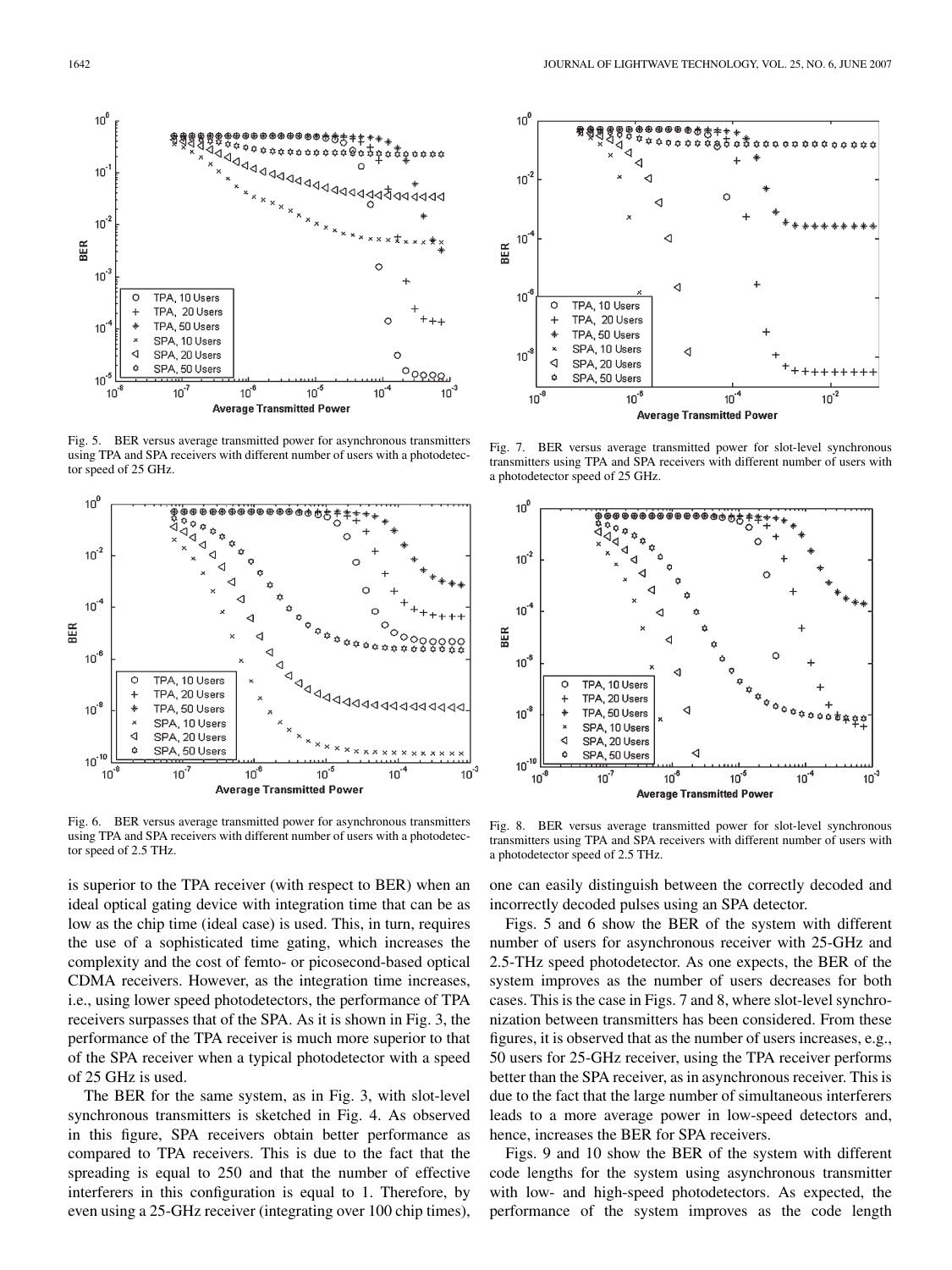

Fig. 9. BER versus average transmitted power for asynchronous transmitters using TPA and SPA receivers with different code lengths with a photodetector speed of 25 GHz.



Fig. 10. BER versus average transmitted power for asynchronous transmitters using TPA and SPA receivers with different code lengths with a photodetector speed of 2.5 THz.

increases. As before, the performance of the TPA receiver is better when using low-speed photodetectors, while the SPA receiver performs better when a high-speed photodetector is used.

The BER of the same systems, as shown in Figs. 9 and 10 but with slot-level synchronization, is sketched in Figs. 11 and 12. It is shown in these figures that by increasing the code length, the performance of the system does not improve. This is due to the fact that when there are slot-level synchronous transmitters, the number of interfering users is equal to  $U/K$ . In our numerical evaluation, the bit rate and chip time are fixed; therefore, the product  $KN_0 = T_b/T_c$  is held constant. Thus, increasing  $N_0$ , the value for K decreases. This leads to more interferers in the slot-level synchronous transmission when higher value of  $N_0$  is used; therefore, the BER becomes worse. It should be mentioned that by decreasing the chip time, we can reach higher bit rates or use higher code lengths to increase the number of users.



Fig. 11. BER versus average transmitted power for slot-level synchronous transmitters using TPA and SPA receivers with different code lengths with a photodetector speed of 25 GHz.



Fig. 12. BER versus average transmitted power for slot-level synchronous transmitters using TPA and SPA receivers with different code lengths with a photodetector speed of 2.5 THz.

# V. CONCLUSION

In this paper, we obtained the performance of the spectralphase-encoded optical CDMA systems using SPA and TPA receiver structures with asynchronous and slot-level synchronous transmitters. It is shown that using the TPA receiver is beneficial when typical photodetectors with ordinary speeds are used in the system. Although using the slot-level synchronization among transmitters is more complex, it leads to a better performance of the system due to the decrease in total interference in the system.

# APPENDIX A

In this Appendix, we obtain the mean and the variance of the received signal using a method described in [17]. By using (1) and assuming that both MAI and amplification noise have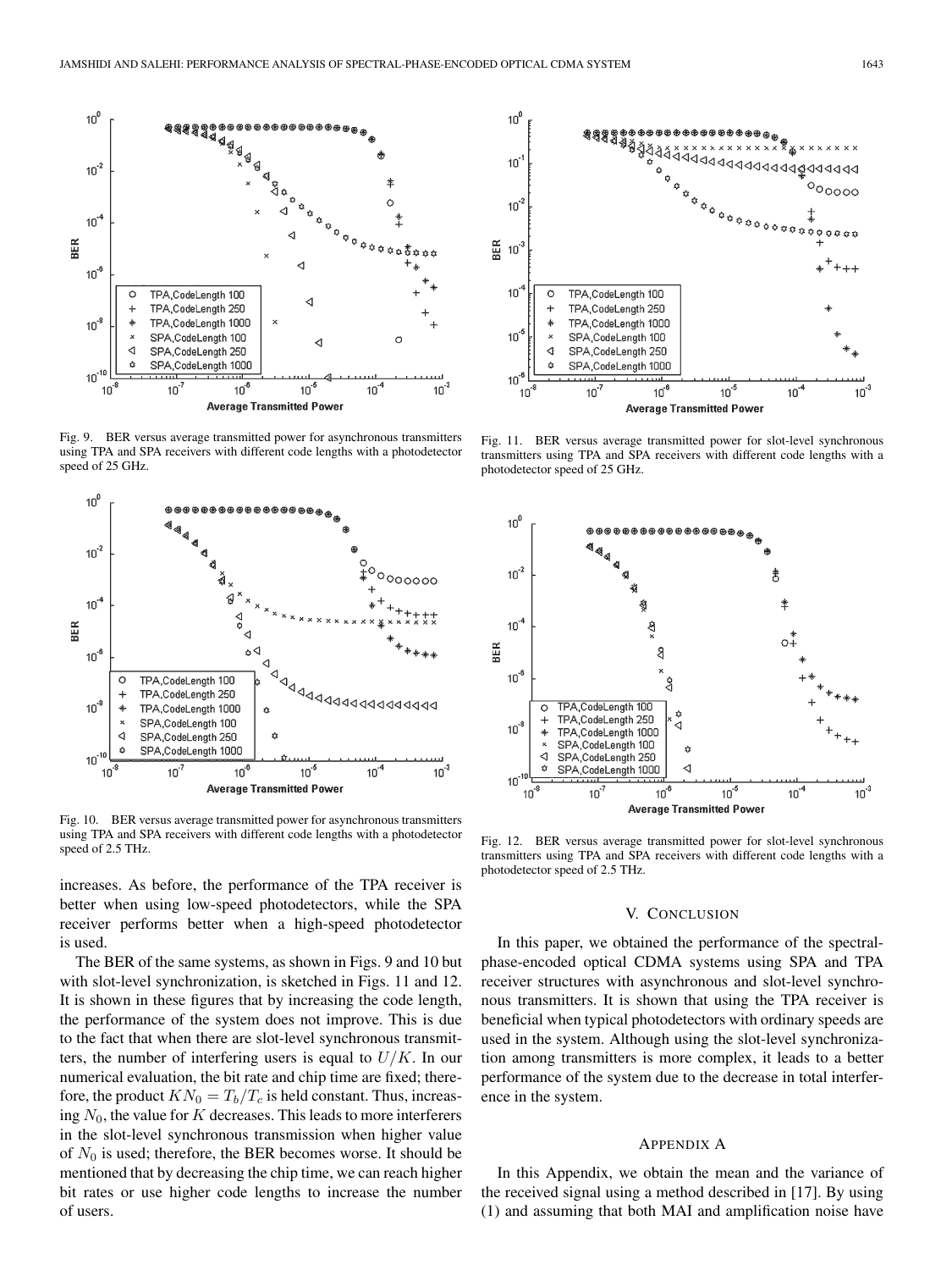| $n_{sp}$  | Spontaneous Emission Factor             | 1.1                   |
|-----------|-----------------------------------------|-----------------------|
| $T_{r}$   | Receiver Temperature                    | $300^\circ K$         |
| $R_L$     | <b>Load Resistance</b>                  | $1000 \Omega$         |
| $T_c$     | width of ultrashort pulse               | $400$ fsec            |
| η         | Ouantum Efficiency                      | 0.9                   |
| k3        | Detection Efficiency in TPA<br>receiver | 5.0 $e$ -11 for $T_c$ |
| $N_0$     | Code Length                             | 250                   |
| U         | Number of Users                         | 20                    |
| R         | <b>Bit Rate</b>                         | 1 Gbps                |
| $G_{amp}$ | Gain of Amplifier                       | 1000 (30 dB)          |
| $L_1$     | Total path loss before<br>amplification | 8 dB                  |
| L,        | Total path loss after<br>amplification  | 5 dB                  |

TABLE I TYPICAL VALUES USED IN THIS PAPER

Gaussian distribution and are mutually statistically independent, the received signal at the receiver can be described as

$$
r(t) = \sqrt{G}E_{ii}(t) + \sqrt{G}\sum_{j \neq i}^{U} E_{ij}(t) + Q(t)
$$

$$
= \sqrt{G}E_{ii}(t) + B(t)
$$
(A.1)

where  $B(t)$  is a Gaussian random variable with power spectral density equal to the sum of the power spectral densities of MAI  $\overline{G} \sum_{j \neq i}^{U} E_{ij}(t)$  and amplification noise  $Q(t)$ , which can be written as

$$
N_S = N_T + l \frac{mG}{N_0}
$$
 (A.2)

where  $l$  is the number of interfering users. We assume that the received signal field  $r(t)$  can be expressed as a slowly varying signal  $F(t)$  multiplied by a carrier with frequency of light [19], *i.e.*,

$$
r(t) = F(t)\cos(2\pi ft + \varphi)
$$
 (A.3)

where  $\varphi$  is the phase of the received signal. Accordingly, the slowly varying terms of the correctly decoded signal  $\sqrt{GE}_{ii}(t)$  and Gaussian random variable at the receiver  $B(t) = \sqrt{GE}_{ii}(t)$  $\overline{G} \sum_{j \neq i}^{U} E_{ij}(t) + Q(t)$  can be expressed as

$$
\sqrt{G}E_{ii}(t) = C(t)\cos(2\pi ft + \varphi)
$$
 (A.4)

$$
B(t) = D(t)\cos(2\pi ft + \varphi)
$$
 (A.5)

where  $C(t)$  and  $D(t)$  are the base-band representations of  $\sqrt{GE_{ii}(t)}$  and  $B(t)$ , respectively. Therefore, the received number of photoelectrons in the detector  $Y_{i,SPA}$  can be expressed as

$$
Y_{i,\text{SPA}} = \frac{\eta}{2} \int_{0}^{T} |C(t) + D(t)|^2 dt
$$
 (A.6)

where  $T$  is the integration time of the receiver. By using  $M$ modes for the received signal, the base-band representations of the correctly decoded signal and the Gaussian random variable due to amplification and MAI can be described by their Fourier series expansions as [17]

$$
C(t) = \sum_{n=1}^{M} a_n e^{jn\Omega t}
$$
 (A.7)

$$
D(t) = \sum_{n=1}^{M} x_n e^{jn\Omega t}
$$
 (A.8)

where  $\Omega = 2\pi/T$ ,  $a_n$  is the Fourier series coefficient for  $C(t)$ , and  $x_n$  is the complex Fourier series coefficient for  $D(t)$ . By substituting (A.7) and (A.8) in (A.6), the received signal can be expressed as

$$
Y_{i,\text{SPA}} = \frac{\eta T}{2} \sum_{n=1}^{M} \left( (a_n + x_{\text{cn}})^2 + x_{\text{sn}}^2 \right). \tag{A.9}
$$

By using (A.9), the mean and the variance of the received photoelectrons at the photodetector can be expressed as (4) and (5) [17].

## APPENDIX B

In this Appendix, we derive the mean and the variance of the received signal by the TPA receiver. Assuming the same conditions as specified for the SPA receiver, the received signal at the input of a TPA receiver can be expressed as (A.1). Assuming an ideal TPA receiver, i.e.,  $\alpha = 0$ , the received number of photoelectrons in TPA can be expressed as [19]

$$
Y_{i,\text{TPA}} = k_2 \int_{0}^{T} |F(t)|^4 dt
$$
 (B.1)

where  $k_2$  is a constant equal to  $3Vhf\gamma/16S^2$  [19]. V is the volume of the detector, and  $S$  is the area of the TPA photodetector. By substituting (A.7) and (A.8) in the above equation, the received signal can be expressed as [19]

$$
Y_{i, \text{TPA}} = k_2 T \sum_{\substack{m, n, p, q=1 \ n + n - p - q = 0}}^{M} ((a_m + q_m)(a_n + q_n)(a_p + q_p)^* (a_q + q_q)^*).
$$
\n(B.2)

Obtaining the mean and the variance of the above value is intractable for arbitrary pulse shapes. In a simplified approach introduced in  $[19]$ , the integration time is divided into  $M$  intervals where only one interval contains signal plus noise and the rest, i.e., the  $M - 1$  intervals, contain noise only. Assuming that the signal exists on the first interval, (B.2) can be simplified to

$$
Y_{\text{TPA}} = k_2 T_c \left[ \left( (a_1 + x_{c1})^4 + x_{s1}^4 + 2(a_1 + x_{c1})^2 x_{s1}^2 \right) + \sum_{n=2}^M \left( x_{\text{cn}}^4 + x_{\text{sn}}^4 + 2x_{\text{cn}}^2 x_{\text{sn}}^2 \right) \right].
$$
 (B.3)